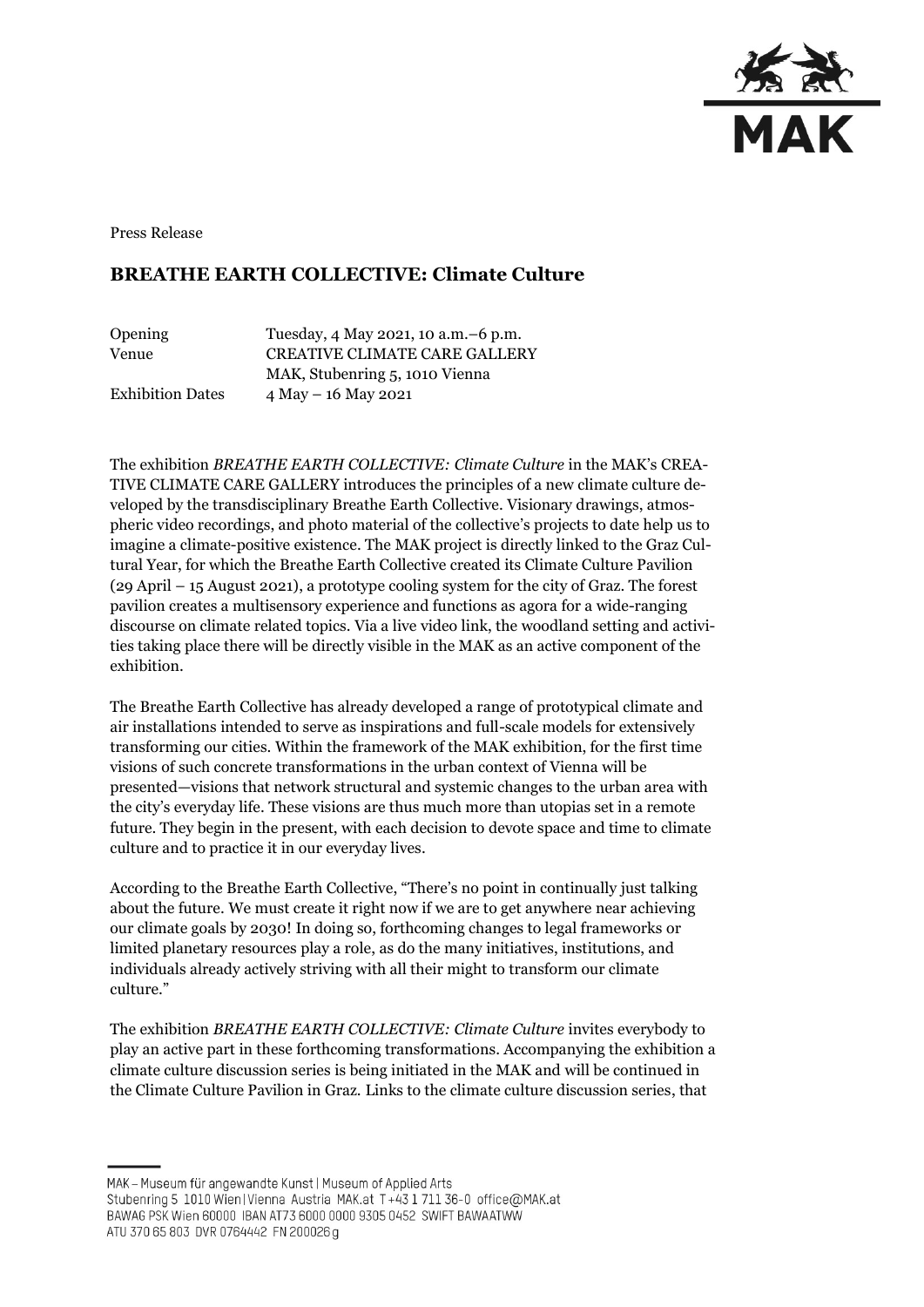

will take place within the framework of the *MAK Dialogues*, and all other program items can be directly accessed at MAK.at/en/breatheearthcollective.

The [Breathe Earth Collective](https://breatheearth.net/) (Karlheinz Boiger, Lisa Maria Enzenhofer, Andreas Goritschnig, Markus Jeschaunig, and Bernhard König) sees itself as an interdisciplinary do-and-think-tank for topics relating to air and climate. The transdisciplinary team is active on the interface between architecture, art, and urbanism in non-hierarchical networks. Its vision is to create breathing cities—climate-positive places in which more oxygen, warmth, and energy is generated than their inhabitants require—and to empower people to act within their local environment. Since 2013 the collective has been working internationally on projects such as *Breathe.Austria*, the 2015 Austrian Expo pavilion in Milan, as well as the *Airship* series, and also, mostly recently, on a Coolspot network for the city of Vienna. It has received a number of awards for its work, to include the Shenzhen Grand Design Award for Young Talents and the Outstanding Artist Award 2018 in the category "Experimental Tendencies in Architecture."

## **CREATIVE CLIMATE CARE GALLERY**

The MAK's newly named CREATIVE CLIMATE CARE GALLERY presents exhibitions that address topics such as climate, environment, and sustainability and thereby highlight the key role played by design, architecture, and art in changing our society for the better. The MAK encourages artists and creative minds to contribute to overcoming the global crisis threatening our climate and ecology and to participate in shaping ecosocial living conditions in the Digital Age.

Press photos are available for download at MAK.at/en/press.